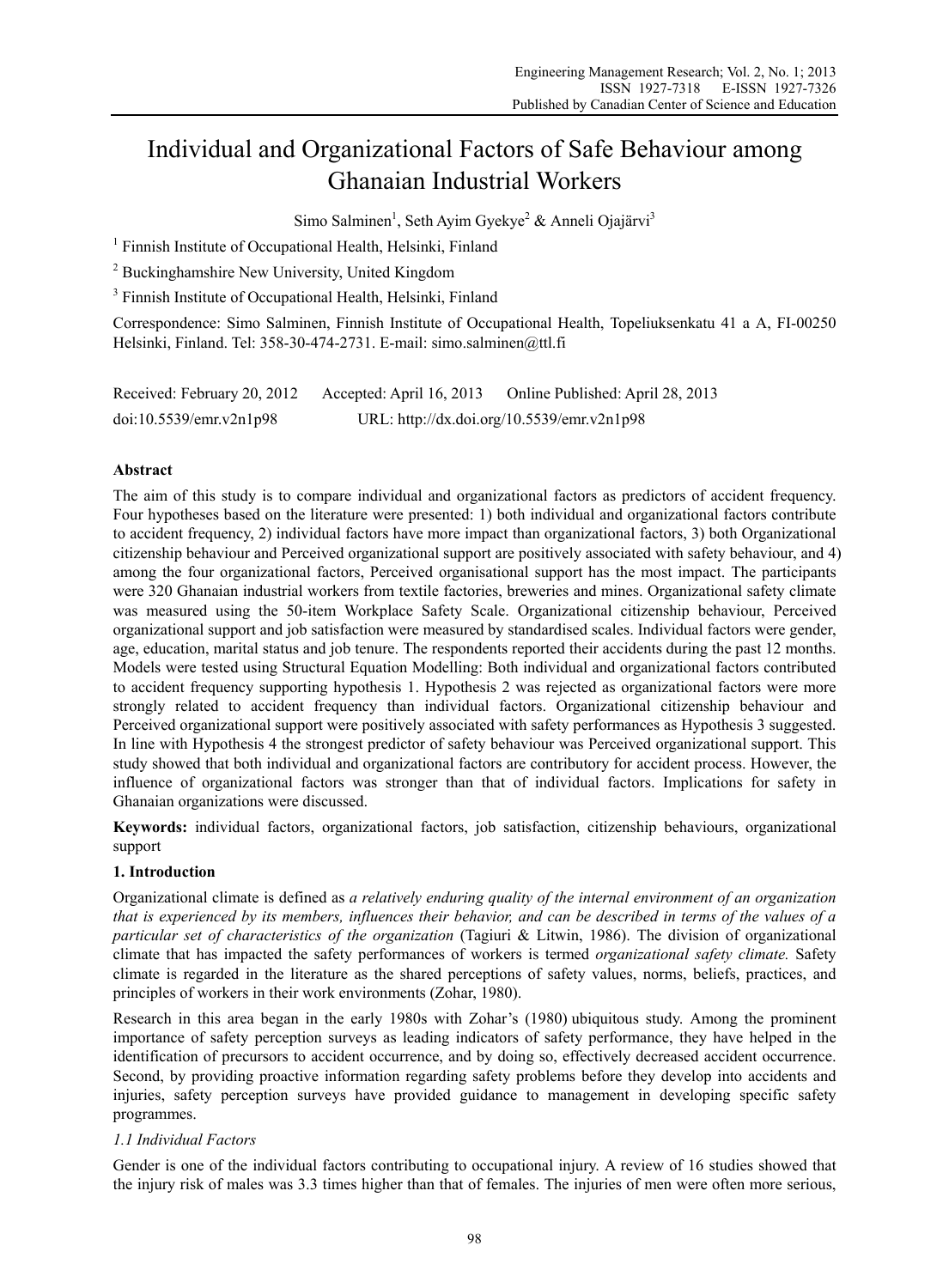as the risk of a fatality is 13 times higher for males than for females in nine studies (Salminen, Saari, Saarela, & Räsänen, 1992). Another review based on 15 different studies indicated that the average injury frequency of males is 3.0 times higher than that of females (Messing, Courville, Boucher, Dumais, & Seifert, 1994). However, the sex ratios for fatal occupational injuries decreased substantially in the US and Italy from 1955 to 1995 (Waldron, McCloskey, & Earle, 2005). The gender difference in occupational injuries is mostly explained by the lower proportion of females in high-risk industries (Toscano, Windau, & Knestaut, 1998). However, females in heavy manufacturing were more often involved in injuries than their male counterparts (Taiwo et al., 2009).

A review of 63 non-fatal studies showed that young employees have a higher injury rate than older workers. However, the injuries of young employees were less serious, because their fatality rate was lower than that of older employees(Salminen, 2004). A later review with nine cross-sectional studies showed that work injuries of young employees varied with hazard exposure, perceived work overload and job (Breslin et al., 2007). Night shifts in particular increased the risk of injury among young employees(Horwitz & McCall, 2005), and mother's education contributed strongly to the injuries involved of young workers (Rauscher & Myers, 2008). Older employees have a lower injury rate than younger ones among Ghanaian industrial workers (Gyekye & Salminen, 2009a).

Injuries tend to accumulate around new inexperienced workers(Barreto, Swerdlow, Schoemaker, & Smith, 2000). For example, the risk of a woodworker having an injury on his/her first day on the job can be even 50 times higher than that of a worker with one year's work experience (Larsson, 1988). Injury risk generally decreases as work experience increases(Butani, 1988; Gyekye & Salminen, 2010). On the other hand, it has been shown that experience per se does not decrease injury frequency independent of age (Gun & Ryan, 1994).

Education protects from occupational injury, because increased schooling decreased injury rate in Bangladesh (Davies, Koehlmoos, Courtice, & Ahmad, 2011). Highly educated miners had the lowest injury rate in Serbian underground coal mines (Stojadinovic et al., 2011) and in Ghanaian mines and manufacturing industry (Gyekye & Salminen, 2009b). On the other hand, young workers out of school had three times more occupational injuries than youngsters with a high school degree in Canada (Breslin, 2008).

## *1.2 Organizational Factors*

One of the most prominent organizational factors is job satisfaction. Job satisfaction refers to the emotional state resulting from an employee's evaluation of all aspects of their work environment and the job itself(Locke, 1976). Research has indicated a positive association between job satisfaction and organizational safety climate (Gyekye & Salminen, 2006), safety behaviour (Gyekye & Salminen, 2007), and a negative relationship with accident frequency (Gyekye & Salminen, 2007).

Perceived organizational support (POS) refers to workers' general perceptions regarding their managements' or organizations' contributions and concern for their well-being (Aselage & Eisenberger, 2003; Eisenberger, Fasolo, & LaMastro, 1990). Workers make inferences about the extent to which their organizations value them, and reciprocate this perceived support in terms of increased commitment to performances(Rhoades & Eisenberger, 2002) and safety behaviour (Michael, Evans, Jasen, & Haight, 2005). Organizational support theory thus supposes that workers infer the extent to which organizations care about their well-being from meaningful organizational and social organizational values, norms, beliefs, practices and structures operational at the workplace. Research reports have indicated a positive association between supportive perceptions and workers' level of job satisfaction (Michael et al., 2005), safety performance (Gyekye & Salminen, 2007), organizational involvement and affective commitment (Aselage & Eisenberger, 2003; Eisenberger et al., 1990). A recent meta-analysis of the literature on POS by Rhoades and Eisenberger (2002) found strong support for all these findings. POS was selected as a measure in this study, because the support of organisation (supervisor and co-workers) has been shown to be an important factor in many studies.

Organizational citizenship behaviours (OCB) are discretionary behaviours that go beyond those formally prescribed by the organization and for which there are no direct rewards (Organ, 1988). Numerous studies have indicated a positive association between citizenship behaviours and job satisfaction, safety performance, and a negative association with accident involvement rate (Gyekye & Salminen, 2005). Organizational citizenship behaviour was selected to this study, because it is a rather new measure of engagement with an organization.

Based on the literature review, we developed a theoretical model about the relationships between organizational and individual factors related to occupational accidents (Figure 1). In the model, organizational factors are above accidents, whereas individual factors are below accidents. Every organizational factor shows a direct contribution to the accidents. In addition, job satisfaction, Perceived organizational support and Organizational citizenship behaviour influenced by the Work safety scale, which also contributes via safety compliance. Every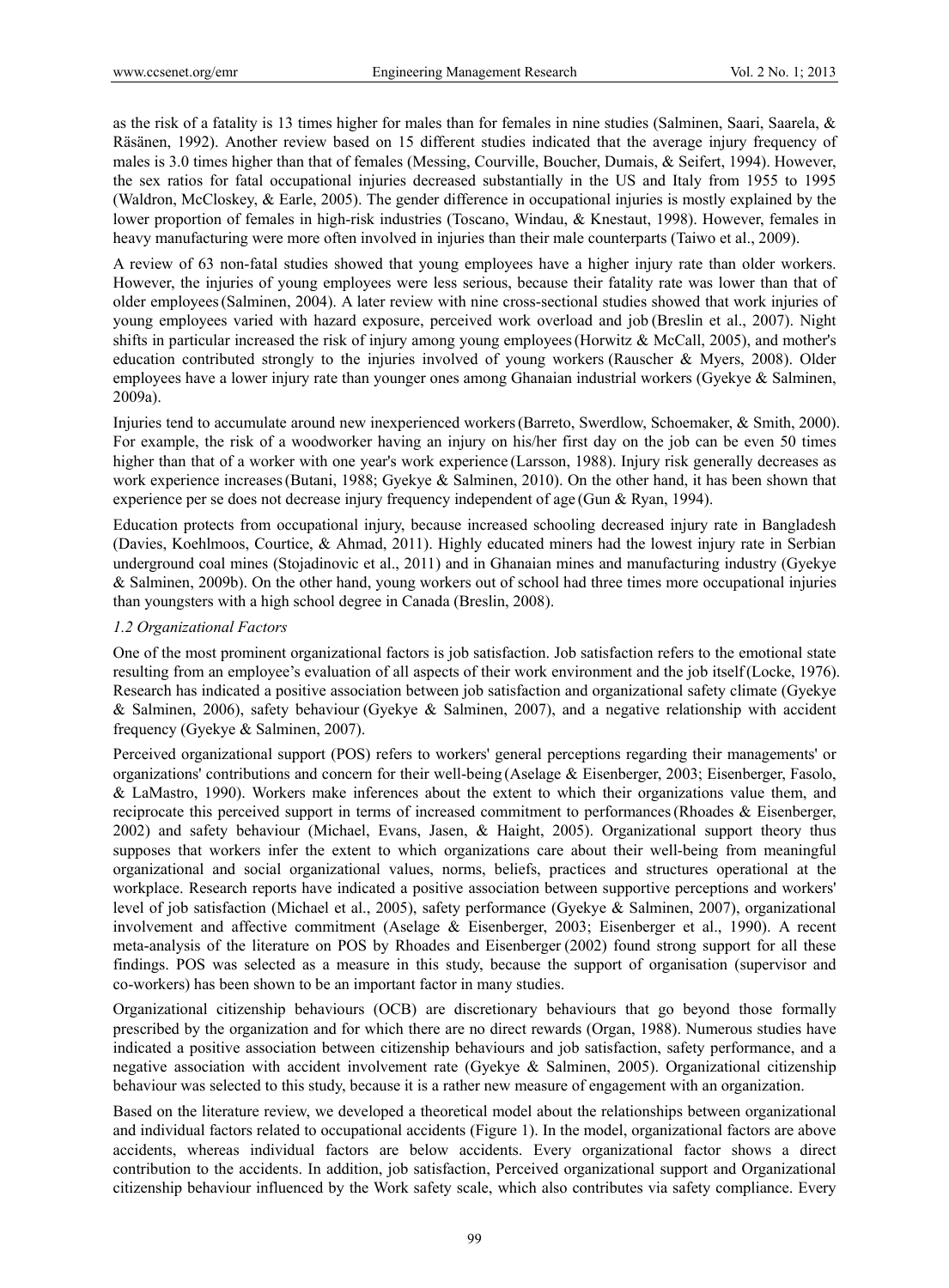individual factor contributes directly to accidents, whereas gender and age indirectly influence via education: age also via experience and marital status.



Figure 1. A theoretical model of individual and organizational factors

Drawing from the above review, the following hypotheses were tested in the present study:

H1. Both individual and organizational factors contribute to safe behaviour and subsequently accident frequency.

H2: Individual factors have more impact than organizational factors.

H3. Both Organizational citizenship behaviour and Perceived organizational support are positively associated with safety behaviour, which in turn related to accidents.

H4. Among the four organizational factors, POS will make the most impact.

Hypothesis 4 is based on the strong link between Perceived organisational support and organizational safety climate (Gyekye & Salminen, 2007).

The aim of this study is to compare individual and organizational factors as predictors of accident frequency. This is done by putting both types of variables into Structural Equation Modelling.

### **2. Material and Methods**

### *2.1 The Participants*

The participants were 320 Ghanaian industrial workers from nine organizations: textile factories, timber and saw-mill plants, breweries, food-processing plants, and underground mines,. Two out of three participants were males and one third females. A total of 13% had been at the workplace for less than a year, 22% between 1 - 4 years, 21% between 5 - 10 years, 25% between 11 - 14 years, and 19% over 15 years. Regarding age, 22% was between 18-29 years, 25% between 30-39 years, 43% between 40-49 years, and 10% was 50 or over. Marital status was single for 38% and married for 62%. Educational background of the subjects: 50% had basic education, 30% secondary education, 17% professional education, and 3% university education.

Participants were accident victims, co-workers, and supervisors. A total of 345 subjects were interviewed, but 25 responses were discarded because of multiple choices to the one question.

### *2.2 Methods*

# 2.2.1 Organizational Safety Climate

Organizational Safety Climate measured workers' perceptions of safety were carried out by using the 50-item Workplace Safety Scale (WSS), developed by Hayes, Perander, Smecko, and Trask (1998). This instrument assesses employees' perceptions of work safety and measures five distinct constructs, each with 10 items: (i) work safety (sample item: "Safety programmes are effective", for all 10 items  $\alpha = 0.96$ ), (ii) co-workers safety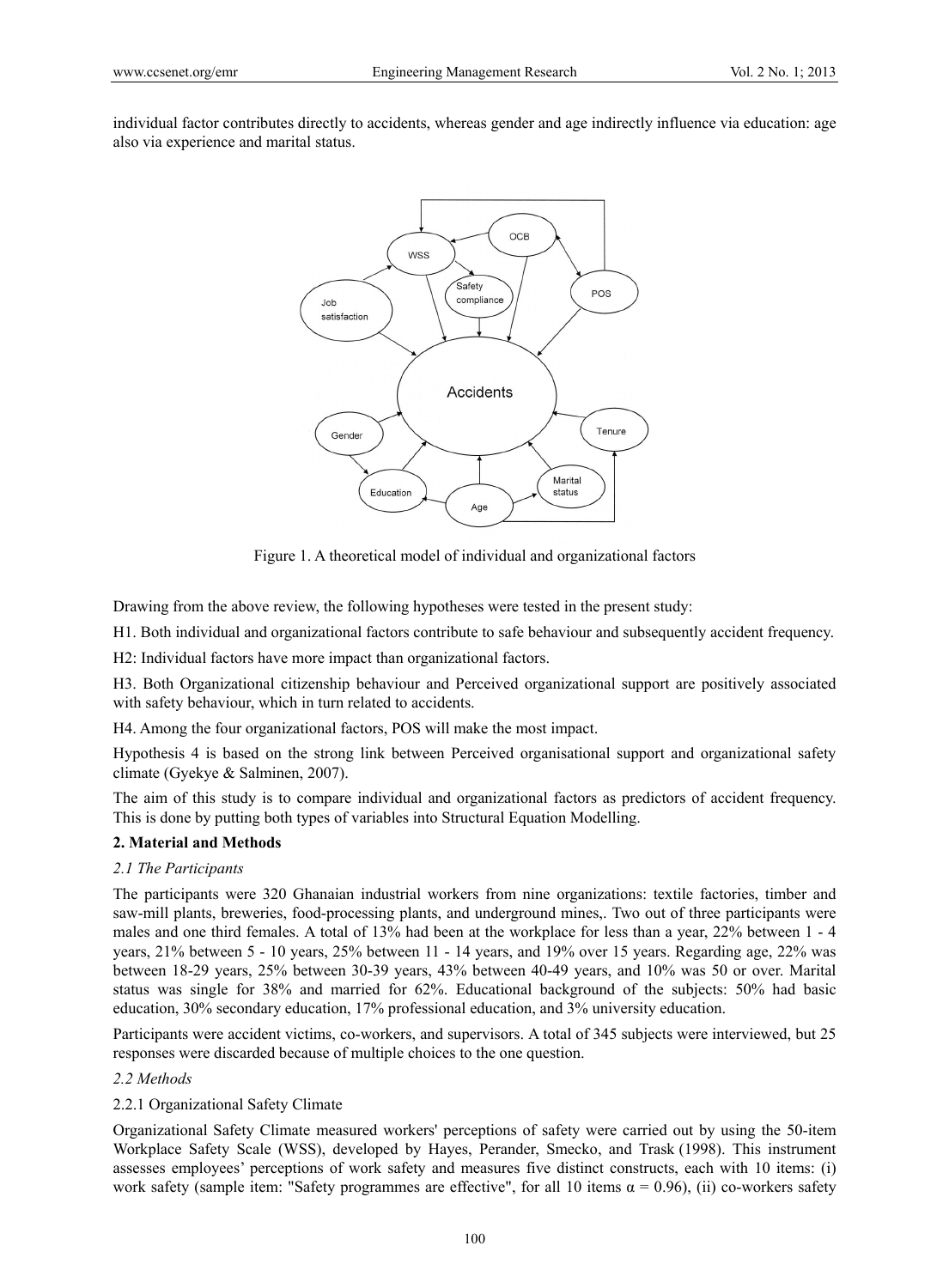(sample item: "Pay attention to safety rules", for 10 items  $\alpha = 0.80$ ), (iii) supervisor safety (sample item: "Enforces safety rules", for 10 items  $\alpha = 0.97$ ), (iv) management's commitment to safety (sample item: "Responds to safety concern", for 10 items  $\alpha = 0.94$ ), (v) satisfaction with safety program (sample item: "Effective in reducing injuries", for 10 items  $\alpha$  = 0.86). The total coefficient alpha score (50 items) was 0.89. We have used only the total scale of WSS in the analysis, because it describes the best way the whole phenomenon. The respondents had a Likert scale from 1 not at all to 5 very much. The same 5-step response scale was used also in Organizational Citizenship Behaviour, Perceived Organizational Support, job satisfaction, and safety compliance scales.

## 2.2.2 Organizational Citizenship Behaviour (OCB)

Organizational Citizenship Behaviour (OCB): was measured with an adapted version of the OCB scale developed by van Dyne, Graham, and Dienesch (1994). The scale consisted of twenty items, under three subscales of Obedience (sample item: "Gives my very best even when exhausted", for six items  $\alpha = 0.76$ ), Loyalty (sample item: "Volunteers for overtime work when needed", for seven items  $\alpha = 0.92$ ) and Participation (sample item: "Helps co-workers with their assignments", for seven items  $\alpha = 0.92$ .) The total coefficient alpha score (20 items) was 0.92. In the analysis the total scale of OCB was used.

## 2.2.3 Perceived Organizational Support (POS)

Perceived Organizational Support (POS): was measured using the short version of Eisenberger et al.'s (1990) survey of Perceived Organizational Support. The scale consisted of eight items and assessed workers' evaluation of organizational issues that affect their well-being. Sample items were "My organization values my contribution to its well-being", "My organization takes pride in my accomplishments", and "Help is available from the organization when I have a problem". The responses ranged from 9 to 39 and responses to this scale (eight items) produced a satisfactory reliability of 0.97.

### 2.2.4 Job Satisfaction

Job Satisfaction was measured using Porter and Lawler's(1968) one-item global measure of job satisfaction. This scale was chosen because single-item measures of overall job satisfaction are considered to be more robust than scale measures.

### 2.2.5 Safety Compliance

Safety compliance was pooled from existent literature (Probst & Brubaker, 2001**).** They comprised four questions that assessed workers` compliance with safe work behaviour. Sample items were "Keep my workplace clean", and "Follow safety procedures regardless of the situation". Participants responded on a five-point scale ranging from 1 (= *not at all*) to 5 (= *very much*) on all the above scales. The value of the coefficient alpha measuring the reliability of the scale (four items) was 0.64.

### 2.2.6 Accident Frequency

Accident frequency was measured by responses to a question: "Please indicate the number of times you have involved in accidents in the past 12 months". All cases studied were accidents classified as serious by the safety inspection authorities. Because of the skew nature of accidents frequency the highest class was 4+ accidents.

### *2.3 Procedure*

Letters requesting permission to undertake a research study as part of an academic program were sent to the Chief Inspectorates of Factories and Mines. A list of factories and mines was provided and they were contacted. During their lunch break, participants responded to a questionnaire in English - the official language of Ghana. The interviews lasted 15–20 minutes, depending on the context in which they were conducted, and on the respondents' level of education. Supervisors completed the questionnaire unaided, while for illiterate or semi-literate respondents who had difficulty understanding written English, the local language was used via an interpreter. All were assured that their responses would remain anonymous and confidential, and that none of their managers was involved in any way in the study.

### *2.4 Data Analyses*

Data Analyses was done by the SAS Statistical Package, Version 9.1 (SAS Institute Inc, NC, USA) using for the psychometric properties of the measures, the descriptive statistics, and correlations. Structural Equation Modelling (SEM) and Confirmatory Factor Analysis (CFA) were used to test the predicted relationships. SEM was employed to test a mediation model. We checked the normal distribution of the scale. In order to examine the fit of the models, several criteria were examined: the criterion of a GFI>0.90 was used to evaluate the goodness of fit (Bentler, 1990). The RMSEA quantifies the discrepancy between the data and a proposed model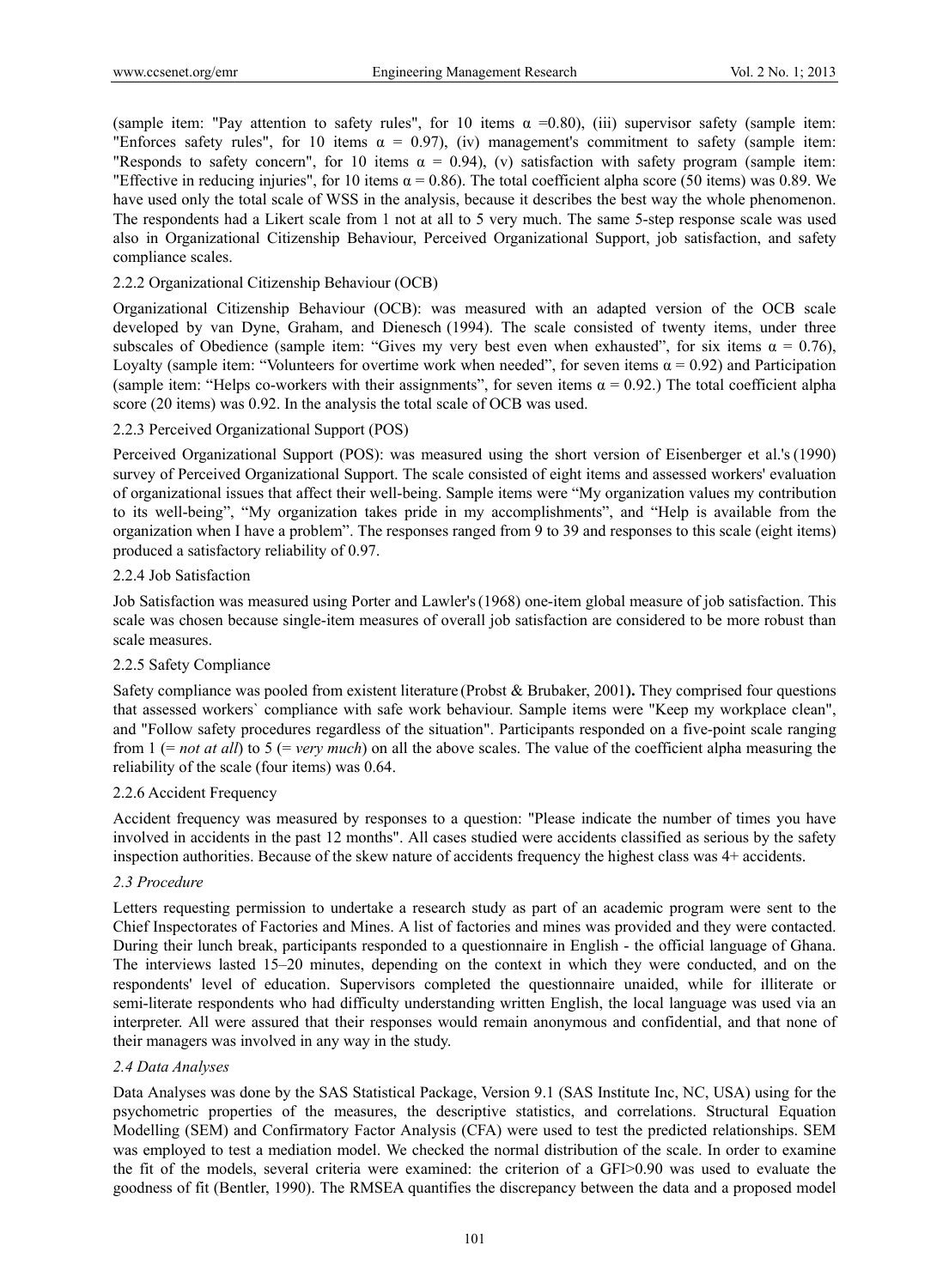per degree of freedom. Values below 0.06 indicate a good fit(Ullman, 2001) whereas values up to 0.08 represent reasonable errors of approximation (Roelofs, Verbraak, & Keijsers, 2005). Cudeck and Brown (1993) consider models with an RMSEA value of 0.10 or lower acceptable.

#### **3. Results**

#### *3.1 Descriptive Results*

Table 1 shows that male workers were more often involved in occupational injuries than their female counterparts. Young employees aged between 18 and 29 registered a relatively higher accident frequency than their older colleagues. Single workers had a relatively higher injury rate than their married counterparts. Employees with only basic education recorded the highest accident frequency among their colleagues. Accident frequency decreased linearly with increased experience.

| Mean      |      | Mean    |                                                             | t-tests                                                                        |                       |
|-----------|------|---------|-------------------------------------------------------------|--------------------------------------------------------------------------------|-----------------------|
| Male      | 2.06 | Female  | 1.47                                                        | 4.45, $p<0.001$                                                                |                       |
| Single    | 2.69 | Married | 1.30                                                        | 13.62, $p<0.001$                                                               |                       |
|           |      |         |                                                             |                                                                                | one-way variance      |
| Age       |      |         | 18-29 2.98; 30-39 2.21; 40-49 1.21; 50+ 1.21                |                                                                                | F 77.42, $p<0.001$    |
|           |      |         |                                                             | Experience 1-12 mo 3.16; 1-4 y. 2.73; 5-10 y. 1.64; 11-15 y. 1.17; 15+ y. 1.10 | $F$ 79.22,p<0.001     |
| Education |      |         | Basic 2.93; Second 1.98; Professional 1.09; University 1.43 |                                                                                | F $69.80$ , $p<0.001$ |

Table 1. Individual factors related to accident frequency

We found some links between individual factors and organizational citizenship behaviours (Table 2). Female workers more actively participated in citizenship behaviours than their male colleagues. Older workers and the married participated in organizational citizenship behaviours more actively than their younger and single counterparts. Employees with basic education were the least active in citizenship behaviours. Participation in OCBs increased linearly with experience at the company.

| Table 2. Individual factors related to organizational citizenship behaviour |  |  |
|-----------------------------------------------------------------------------|--|--|
|                                                                             |  |  |

| Mean       |                                                                 | Mean                                                                     |       | t-tests              |                               |
|------------|-----------------------------------------------------------------|--------------------------------------------------------------------------|-------|----------------------|-------------------------------|
| Male       | 66.88                                                           | Female                                                                   | 75.77 | $-4.09$ , $p<0.001$  |                               |
| Single     | 55.13                                                           | Married                                                                  | 79.73 | $-15.13$ , $p<0.001$ |                               |
|            |                                                                 |                                                                          |       |                      | one-way variance              |
| Age        | 18-29 49.03; 30-39 64.82; 40-49 80.87; 50+ 82.45                | F 105.66, $p<0.001$                                                      |       |                      |                               |
| Experience |                                                                 | 1-12 mo 46.97; 1-4 y. 53.30; 5-10 y. 73.56; 11-15 y. 81.67; 15+ y. 84.80 |       |                      | F $124.42,\mathrm{p}$ < 0.001 |
| Education  | Basic 51.39; Second 67.36; Professional 82.88; University 81.00 | F 81.79, p<0.001                                                         |       |                      |                               |

The following observation was recorded between individual factors and job satisfaction (Table 3). Older and married workers expressed more job satisfaction than their younger and single counterparts, respectively. Higher-educated workers expressed more job satisfaction than their lower-educated counterparts, and job satisfaction increased linearly with tenure.

| Table 3. Individual factors related to job satisfaction |  |  |  |  |  |  |  |
|---------------------------------------------------------|--|--|--|--|--|--|--|
|---------------------------------------------------------|--|--|--|--|--|--|--|

| Mean       |               | Mean    |                                       | t-tests                                                                 |                        |
|------------|---------------|---------|---------------------------------------|-------------------------------------------------------------------------|------------------------|
| Single     | 2.38          | Married | 3.88                                  | $-15.13, p<0.001$                                                       |                        |
|            |               |         |                                       |                                                                         | one-way variance       |
| Age        | $18-292.21$ : |         | $30-39$ 2.70: $40-49$ 3.94: $50+4.34$ |                                                                         | F 46.58, $p<0.001$     |
| Experience |               |         |                                       | 1-12 mo 1.92; 1-4 y. 2.29; 5-10 y. 3.56; 11-15 y. 3.88; $15 + y$ . 4.25 | $F$ 43.72, p $< 0.001$ |
| Education  |               |         |                                       | Basic 2.00; Second 3.14; Professional 4.11; University 4.38             | F 52.30, $p<0.001$     |

The following observations were made on the Work Safety Scale **(**Table 4). Female workers gave a more constructive assessment of the safety level in their workplace than their male counterparts. Perceived safety of the organization increased linearly with age. Married workers rated safety levels in the workplace more highly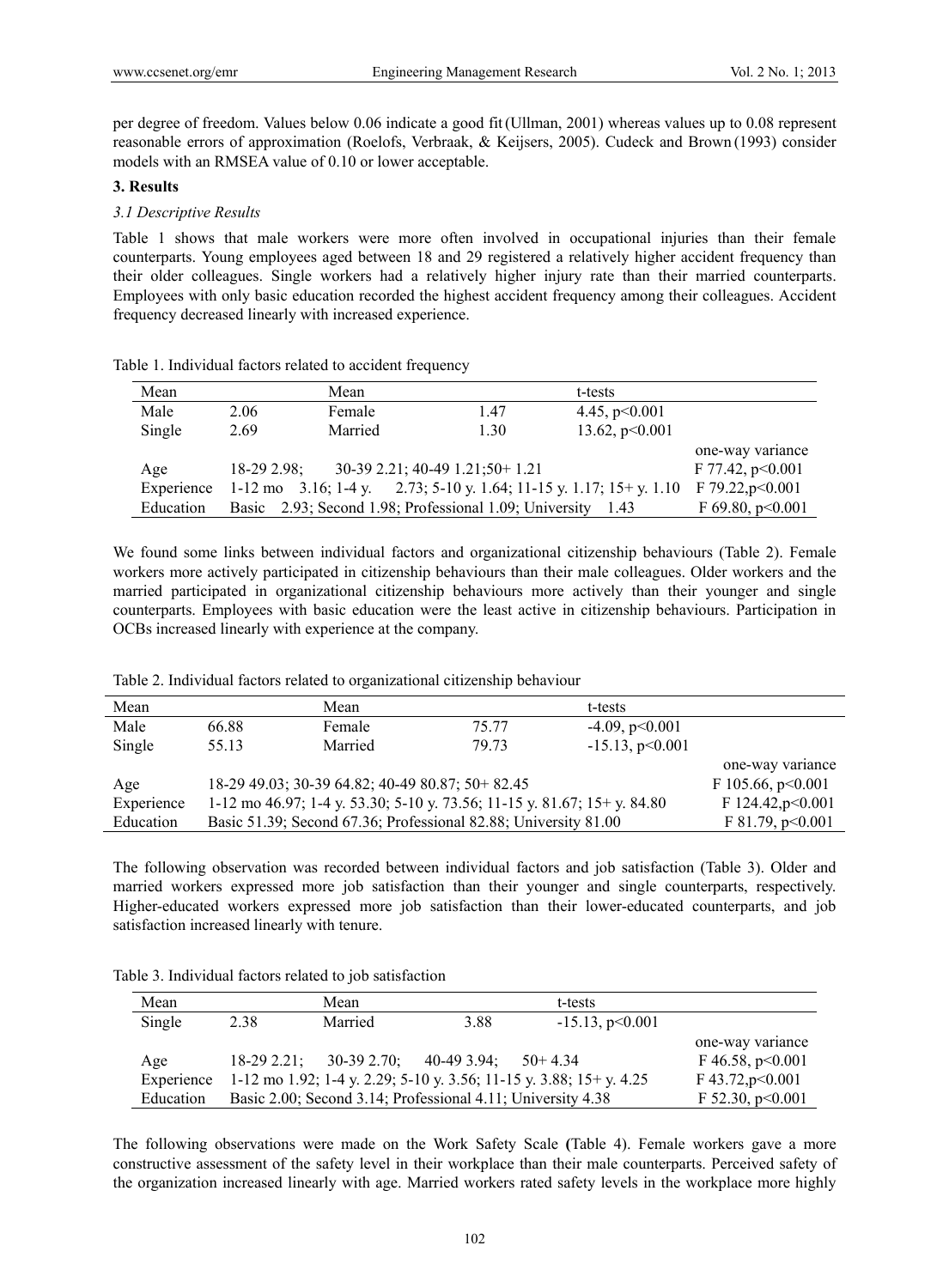than their single counterparts. The perceived safety level of the workplace increased with the increased education level of the subject and tenure in the company.

| Mean       |                                                                               | Mean                   |        | t-tests               |                  |
|------------|-------------------------------------------------------------------------------|------------------------|--------|-----------------------|------------------|
| Male       | 144.69                                                                        | Female                 | 157.80 | $-3.98$ , p $< 0.001$ |                  |
| Single     | 132.61                                                                        | Married                | 162.85 | $-11.46$ , $p<0.001$  |                  |
|            |                                                                               |                        |        |                       | one-way variance |
| Age        | 18-29 126.56; 30-39 144.83; 40-49 162.89; 50+ 172.48                          | F 55.93, $p<0.001$     |        |                       |                  |
| Experience | 1-12 mo 124.03; 1-4 y. 132.05; 5-10 y. 153.72; 11-15 y. 163.75; 15+ y. 169.91 | $F$ 47.78, p $< 0.001$ |        |                       |                  |
| Education  | Basic 128.28; Second 146.50; Professional 167.36; University 171.00           | $F$ 47.87, p $< 0.001$ |        |                       |                  |

Table 4. Individual factors related to work safety scale

Finally females expressed greater supportive perceptions than their male counterparts (Table 5). Older employees perceived more support from their organization than their younger counterparts. Married employees perceived more support from their management than their single counterparts. Perceived organizational support was noted to increase linearly with increased level of education. Tenure increased linearly with the support received from the workplace.

Table 5. Individual factors related to perceived organizational support

| Mean       |                                                                          | Mean                |       | t-tests               |                  |
|------------|--------------------------------------------------------------------------|---------------------|-------|-----------------------|------------------|
| Male       | 23.84                                                                    | Female              | 28.56 | $-3.93$ , p $< 0.001$ |                  |
| Single     | 18.00                                                                    | Married             | 30.69 | $-13.74$ , $p<0.001$  |                  |
|            |                                                                          |                     |       |                       | one-way variance |
| Age        | 18-29 15.32; 30-39 22.52; 40-49 30.94; 50+ 33.00                         | F 74.44, $p<0.001$  |       |                       |                  |
| Experience | 1-12 mo 15.03; 1-4 y. 16.20; 5-10 y. 26.06; 11-15 y. 32.68; 15+ y. 33.72 | F 106.24, $p<0.001$ |       |                       |                  |
| Education  | Basic 15.55; Second 23.61; Professional 33.58; University 28.57          | F 93.88, $p<0.001$  |       |                       |                  |

#### *3.2 Models of Individual and Organizational Factors*

Table 6 shows the matrix of product-moment correlations between individual and organizational factors and accident frequency. The highly significant correlations showed that organizational factors contributed to the accident frequency. However, the effects of organizational factors (OCB, WSS, and POS) were stronger than those of job satisfaction, gender, age, marital status, education, and tenure. There are some missing values, why the number of observations varied.

| Table 6. Correlations among measures in the study |  |  |  |
|---------------------------------------------------|--|--|--|
|                                                   |  |  |  |

| Scales (n=235-304)     |          |          | 3        | 4        | 5        | $\mathbf b$ | 7       | 8        | 9         | 10      |
|------------------------|----------|----------|----------|----------|----------|-------------|---------|----------|-----------|---------|
| 1. Gender              | -        |          |          |          |          |             |         |          |           |         |
| $2. \text{Age}$        | $.13**$  |          |          |          |          |             |         |          |           |         |
| 3. Marital status      | $.20**$  | $75**$   |          |          |          |             |         |          |           |         |
| 4. Education           | $.14*$   | $.61**$  | $.63**$  |          |          |             |         |          |           |         |
| 5. Tenure              | $.13*$   | $.76**$  | $.65**$  | $.66**$  |          |             |         |          |           |         |
| 6. OCB <sup>2</sup>    | $.23**$  | $.69**$  | $.66**$  | $.64**$  | 76**     |             |         |          |           |         |
| 7. Job Satisfaction    | .11      | $.55**$  | $.52**$  | $.55**$  | $.58**$  | $70**$      |         |          |           |         |
| 8. Work Safety Scale   | $.25**$  | $.64**$  | $.60**$  | $.61**$  | $.65**$  | $.85**$     | $.64**$ |          |           |         |
| 9. Safety compliance   | $.24**$  | $.62**$  | $.59**$  | $57**$   | $.68**$  | $.84**$     | $.69**$ | $.87**$  |           |         |
| 10. $POS3$             | $23**$   | $.64**$  | $.63**$  | $.63**$  | $.74**$  | $.86**$     | $.70**$ | $.88**$  | $.90**$   |         |
| 11. Accident frequency | $-.25**$ | $-.63**$ | $-.62**$ | $-.61**$ | $-.68**$ | $-.82**$    | $-65**$ | $-.80**$ | $-0.82**$ | $-86**$ |

 $1 = p < 0.05$ ,  $2 = p < 0.01$ ,  $3 = p < 0.001$ 

2 = Organizational Citizenship Behaviour

3 = Perceived Organizational Support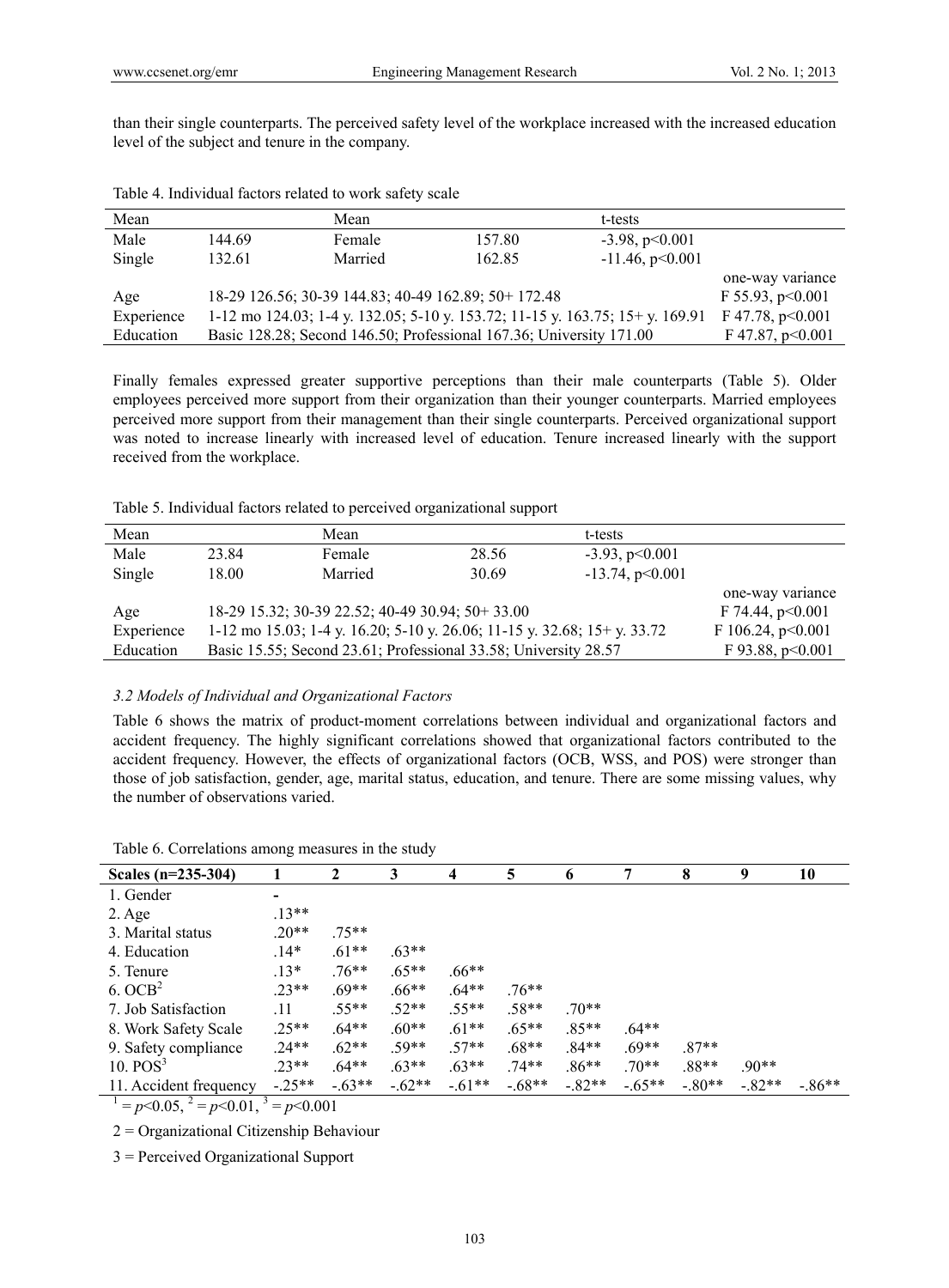

Figure 2. Individual factors influencing occupational accidents

The Harman's single factor test was used to test common method variance. The results with Confirmatory Factor Analysis (CFA) revealed a significant inferior fit of the model with one single factor (Delta  $X^2(2) = 640.77$ , p<0.001). Hence, one single factor could not account for the variance in the data.

Subsequently, we tested our main hypotheses using Confirmatory Factor Analysis (CFA) and Structural Equation Modelling (SEM) procedures (Figure 2). The model of individual factors fit the data, as RMSEA was 0.000 (under 0.05) and other coefficients (NFI, RFI, IFI, TLI, and CFI) were about 1.00 (0.986-1.007). As depicted, tenure offered the strongest impact on accident frequency; the more experienced worker, the lower the accident frequency (-0.34,  $p<0.001$ ). The influence of education (-0.22,  $p<0.001$ ), gender (-0.11,  $p<0.01$ ) and marital status  $(-0.16, p<0.05)$  were also statistically significant. Thus male and single workers with the only basic education had the highest accident frequency. Tenure (0.46, *p*<0.001) and marital status (0.45, *p*<0.001) also impacted significantly on age which was less influential on accident frequency.



Figure 3. Organizational factors influencing occupational accidents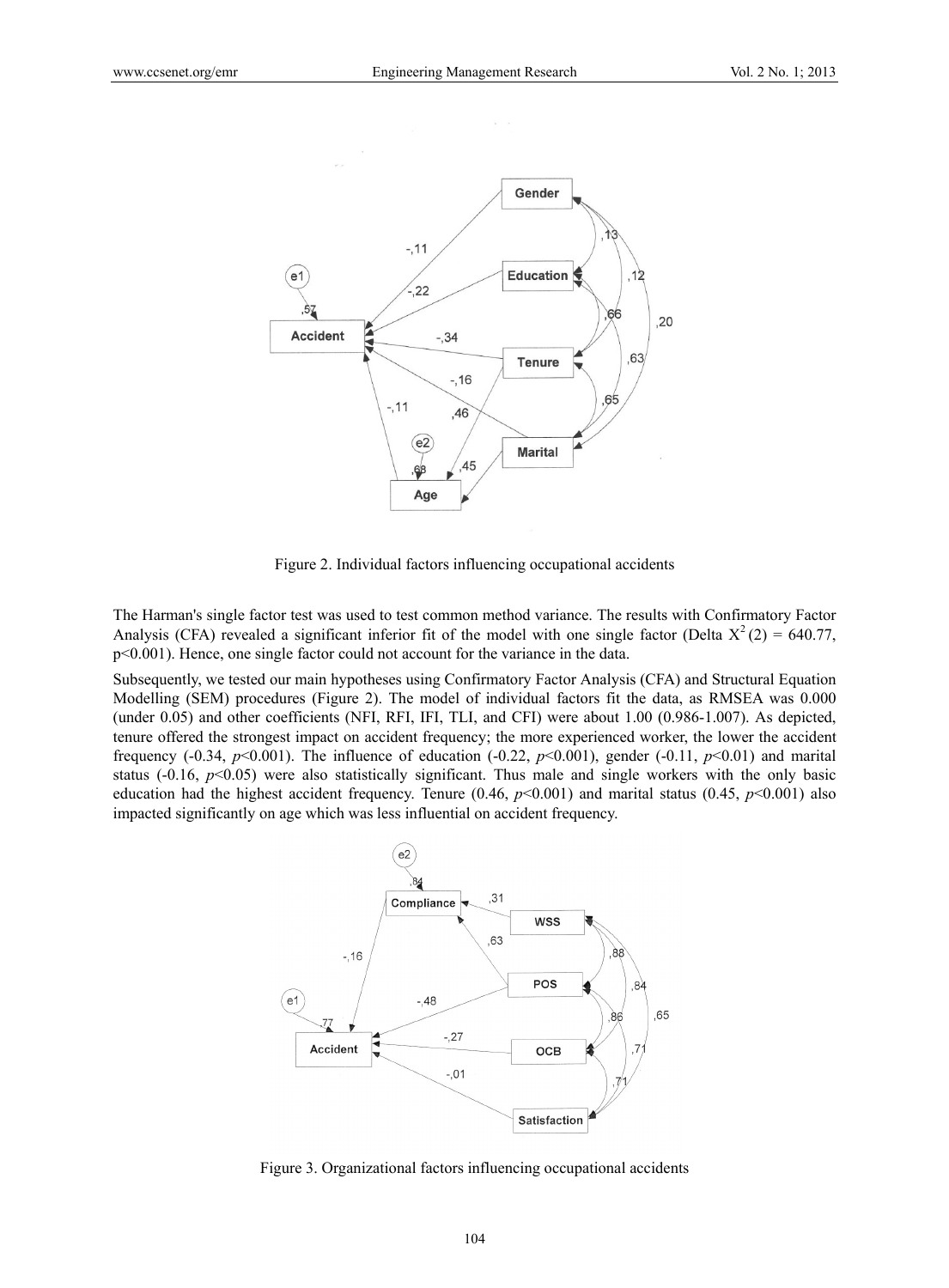The model for organizational factors was also a good fit, as RMSEA was 0.059, and NFI (0.997) and CFI (0.998) were close to 1.00 (Figure 3). POS was the strongest explanatory factor for accident frequency (-0.48, *p*<0.001): workers with stronger supportive perceptions recorded fewer accidents. OCB (-0.27, *p*<0.001) and safety compliance  $(-0.16, p<0.05)$  were all significant predictors of accident frequency because of the employees binding with his/her organization and working safely had less accidents. POS (0.63, *p*<0.001) and WSS (0.31, *p*<0.001) were both strongly related to safety compliance.



Figure 4. Final model of individual and organizational factors

The final SEM model depicting both individual and organizational factors is presented in Figure 4. The test statistics indicate that the model fits the data well, as RMSEA = 0.029. The other 'goodness of fit' indicators were as follows:  $NFI = 0.994$ ;  $CFI = 0.999$ ; and  $CMIN/DF = 1.264$  (between 1.00 and 2.00). The model clearly indicates that OCB (-0.21,  $p<0.001$ ) and safety compliance (-0.16,  $p<0.05$ ) were significant predictors of accident frequency meaning that workers bind strongly with organisation and its safety policy had less injuries. POS (-0.45, *p*<0.001) indicated the strongest impact thus showing that the stronger support from his/her organisation the subject received, the less accident he/she had. POS (0.63,  $p<0.001$ ) and WSS (0.31,  $p<0.001$ ) also demonstrated strong links with safety compliance.

Finally, we tested different mediation models and the best of them was shown in the Figure 5. The mediation model fit the data, as RMSEA was 0.055, NFI 0.974, RFI 0.963, IFI 0.987, TLI 0.982, and CFI 0.987. In the model Work Safety Scale (WSS) was the strongest predictor of accidents (-.89, p<0.001) and the Perceived Organizational Support (POS) had a strong connection with WSS (.99,  $p<0.001$ ). These results mean that employees receiving strong support from their organization and behaving in safe way that leading few accidents.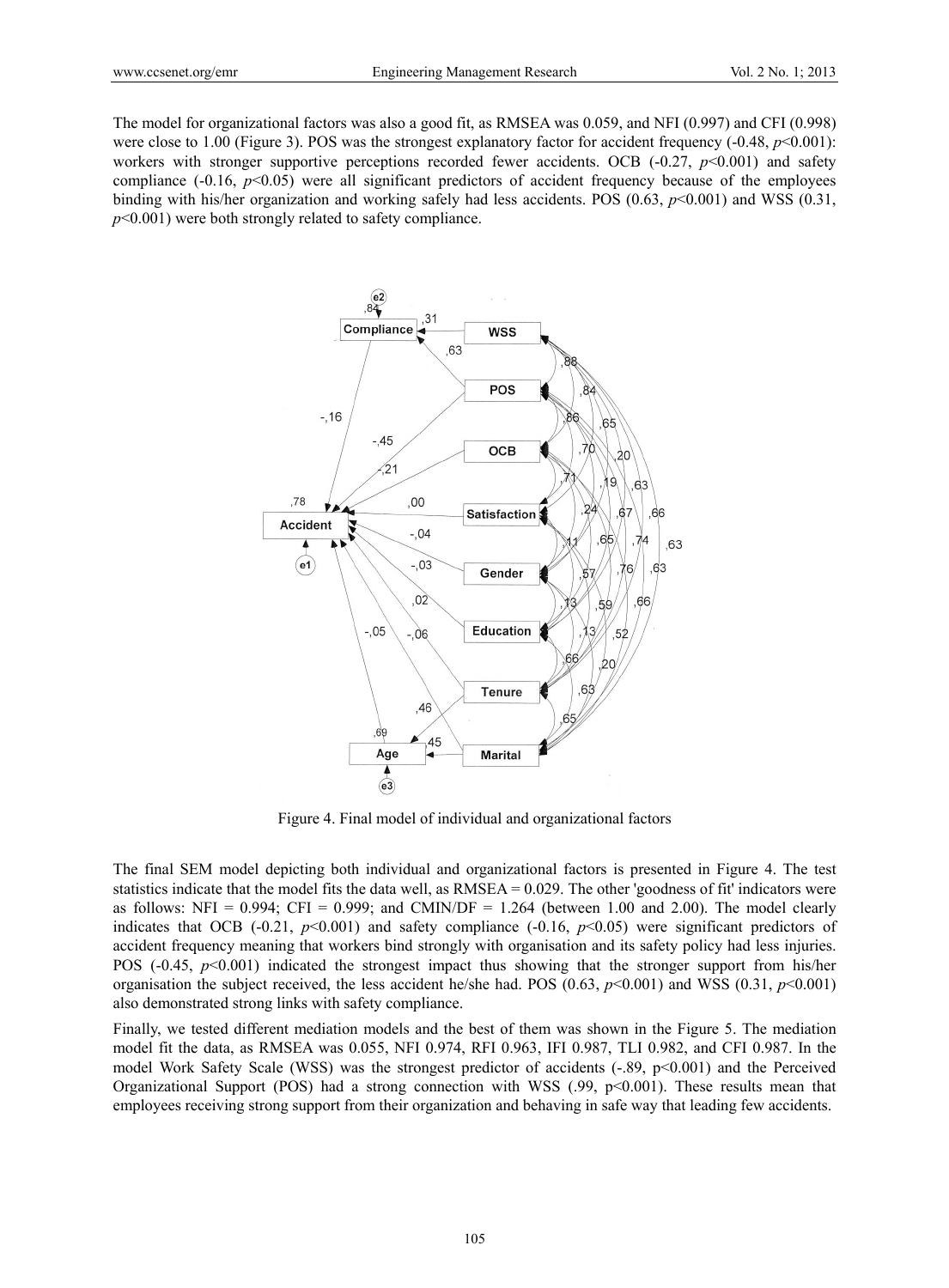

Figure 5. Mediation model of individual and organizational factors

#### **4. Discussion**

The current study explored the impact of individual and organizational factors on safe behavior. We hypothesized that (i) both individual and organizational factors contribute to accident frequency; (ii) individual factors have a stronger impact than organizational factors, (iii) safety behaviour mediates between individual factors, organizational factors and accident frequency, and (iv) among the organizational factors, Perceived organizational support made the most impact. The findings reported here indicate partial support for our hypotheses, and the final model fit the data adequately.

First, we found strong evidence for both individual factors and organizational factors as contributory factors for accident frequency. However, the results did not support Hypothesis 2, as the impact of organizational factors on occupational injuries stronger than individual factors in the final model. This result reflects to the meaning of safety culture in the safety literature as integrating individual and organizational level of action (Glendon, 2008).

Hypothesis 3 was supported: Organizational citizenship behaviour and Perceived organizational support were positively associated with safety performances, indicating that citizenship behaviours and supportive perceptions have a positive effect on safety behaviour. Existing theory and research suggest that both citizenship behaviours and supportive perceptions are context-related phenomena that are influenced by both personal characteristics and work environmental factors (Somech & Drach-Zahavy, 2004). It is workers' appraisals, assessments and evaluations of workplace conditions that either promote or discourage participation supportive perceptions and citizenship behaviours. Thus previous studies have consistently found a positive association between these two variables and job satisfaction and safe behaviour, and a negative association with accident frequency (Gyekye &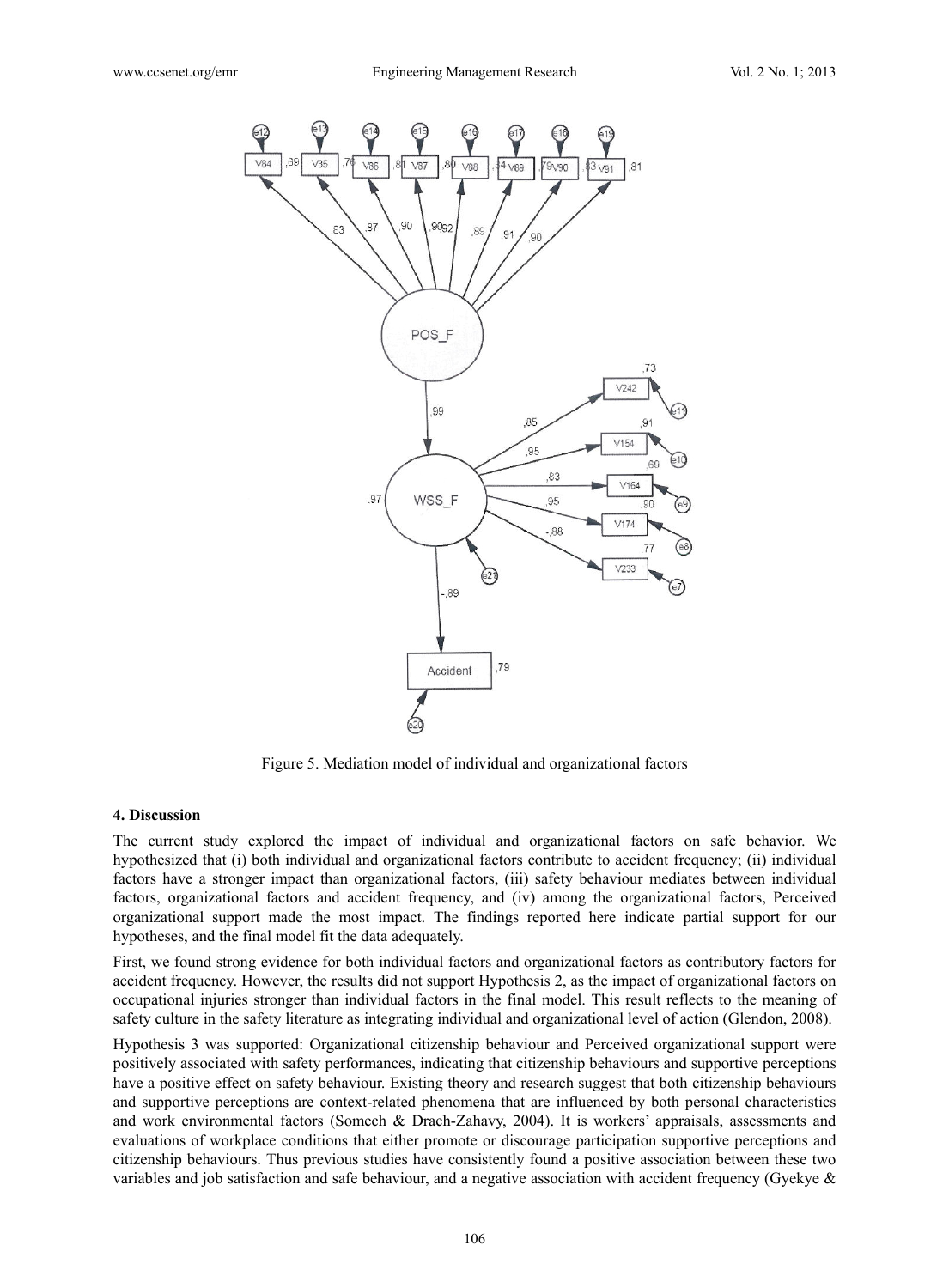## Salminen, 2005, 2006).

Hypothesis 4 was also supported: the strongest predictor of safety behaviour in the model was perceived organizational support. In the safety literature it is viewed as a context-related phenomenon influenced by a variety of contextual factors such as the prevailing safety climate (Eisenberger, et al., 1990; Rhoades & Eisenberger, 2002). When workers perceive their organizations as being supportive, concerned and interested in their general well-being, they have also perceive management as valuing their safety. Such supportive perceptions create a feeling of indebtedness and a corresponding sense of obligation among workers to respond positively in return. As a means of reciprocity for the management's recompense, workers had been enthused into complying to the safety management policies (Gyekye & Salminen, 2005, 2007) and subsequently recorded a decrease in their accident involvement.

## *4.1 Practical Implications*

Our findings indicated that organizational (contextual) factors have a stronger effect than individual factors. This surely has practical implications for safety management interventions. Organizational behaviours (e.g. POS & OCB) do not occur in a vacuum. They are activated or discouraged by the organizational context within which workers perform their duties. Incorporating assessments of individual factors and organizational variables into safety monitoring systems will therefore provide a more complete assessment not only of the effectiveness of safety practices, but also of the entire organizational set-up. When management invests into making their organizations more satisfying and safe by implementing fairness perception measures, creating job enrichment programmes, and providing support beyond what is formally stated in the contractual agreement, they increase worker job-satisfaction, organizational efficiency and productivity, inspire safe work practices, and consequently decrease accident frequency (Gyekye & Salminen, 2007; Aryee, Budhwar, & Chen, 2002). The findings complement previous ones which have demonstrated that the general organizational climate influences perceptions of safety climate, which in turn influences safety performance and accident frequency (Neal, Griffin, & Hart, 2000).

Despite the quantity of research that has investigated the mechanisms by which safety climate affects safety behaviour, there are surprisingly few high quality, primary analytical studies that have explored the differential and combined effects of individual and organizational factors on safety performance and the resulting outcome on accident frequency.

### *4.2 Study Limitations*

The study is limited by its reliance on self-reported instruments. The possibility thus exists that the findings may be distorted by participants' desire to respond in a consistent manner. High correlations between measures may reflect this problem. However, recent meta-analytic research by Crampton and Wagner (1994) indicates that while this problem continues to be cited regularly, the magnitude of distortions may be overestimated**.** Self-reported measures have previously been effectively used in workplace accident analyses and safety surveys (Gyekye & Salminen, 2005, 2007). Additionally, the use of structural equation analyses, in itself, cannot provide evidence about causation. However, we believe that SEM is a powerful technique that allows measurement (model parameters) and path parameters to be measured simultaneously (Landis, Beal, & Tesluk, 2000). By so doing, it enabled us to test a series of hypotheses that were consistent with a causal model.

Nevertheless, the current research model provides valuable evidence regarding the relative impact of individual factors and specific forms of organizational variables on safety behaviour and accident frequency. It can thus be considered an extension of the traditional research models on organizational climate, which assume a direct relationship between individual factors, aspects of the organizational climate, and accident frequency.

### *4.3 Conclusions*

This study showed that both individual and organizational factors contributed to the occurrence of occupational accidents among Ghanaian industrial workers. Tenure was the strongest individual factors, but education, gender and marital status have also a significant effect on accident frequency. Perceived organizational support was the strongest explanatory factor among organizational factors, although Organizational citizenship behavior and safety compliance had also significant contribution on occupational accidents. These results showed that one needs to do many-sided work to prevent occupational injuries.

### **References**

Aryee, S., Budhwar, P., & Chen, Z. (2002). Trust as a mediator of the relationship between organizational justice and work outcomes: test of a social exchange model*. Journal of Organizational Behavior, 23*, 267-285. http://dx.doi.org/10.1002/job.138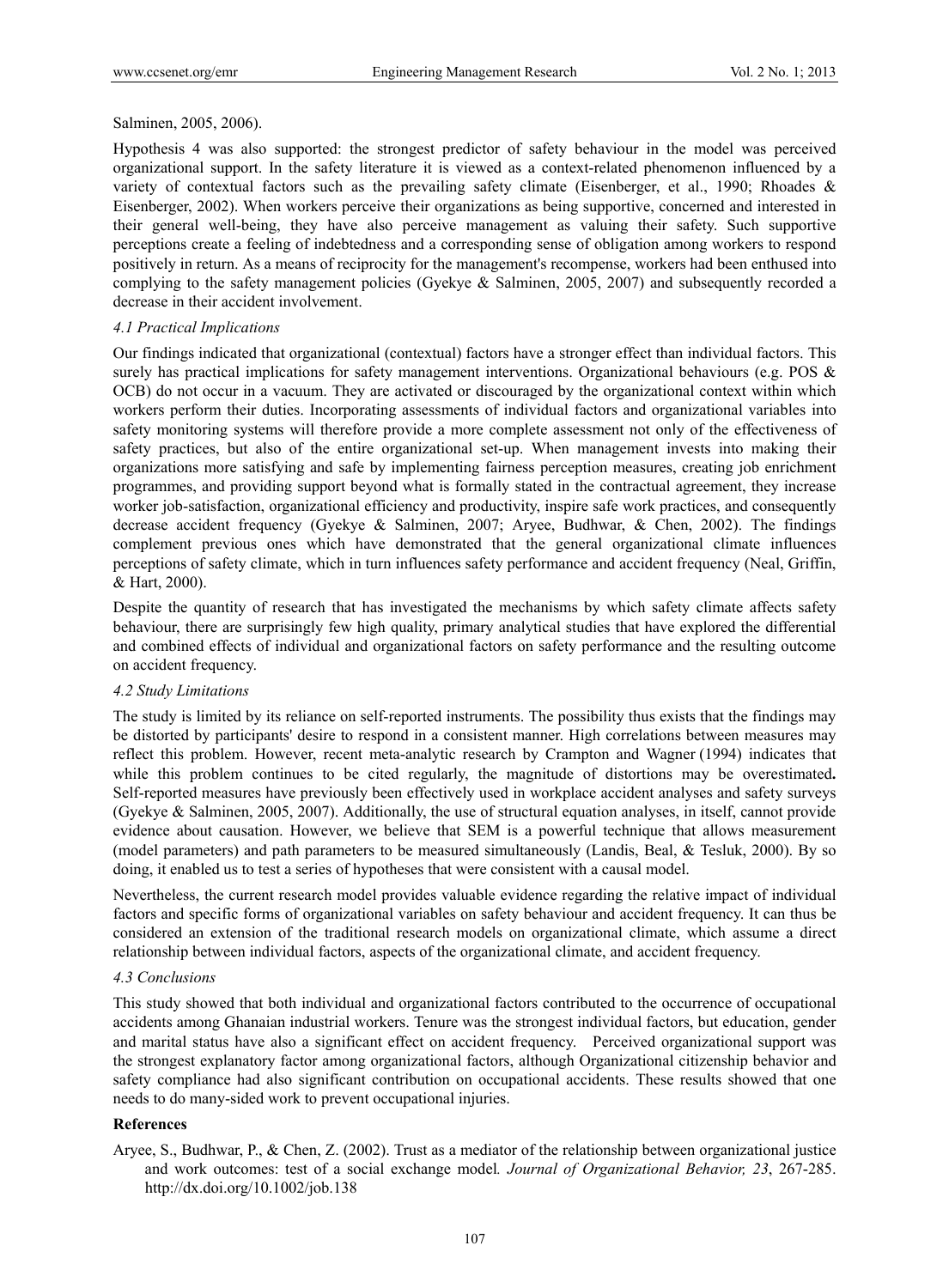- Aselage, J., & Eisenberger, R. (2003). Perceived organizational support and psychological contracts: A theoretical integration. *Journal of Organizational Behavior, 24*, 491-509. http://dx.doi.org/10.1002/job.211
- Barreto, S. M., Swerdlow, A. J., Schoemaker, M. J., & Smith, P. G. (2000). Predictors of first nonfatal occupational injury following employment in a Brazilian steelworks. S*candinavian Journal of Work, Environment & Health, 26*, 523-528. http://dx.doi.org/10.5271/sjweh.577
- Bentler, P. M. (1990). Comparative fit indexes in structural models. *Psychological Bulletin, 107,* 238-246. http://dx.doi.org/10.1037/0033-2909.107.2.238
- Breslin, F. C. (2008). Educational status and work injury among young people. Refining the targeting of prevention resources. *Canadian Journal of Public Health, 99*, 121-124.
- Breslin, F. C., Day, D., Tompa, E., Irwin, E., Bhattacharyya, S., Clarke, J., & Wang, A. (2007). Non-agricultural work injuries among youth: A systematic review. *American Journal of Preventive Medicine, 32*, 151-162. http://dx.doi.org/10.1016/j.amepre.2006.10.007
- Butani, S. J. (1988). Relative risk analysis of injuries in coal mining by age and experience at present company. *Journal of Occupational Accident, 10*, 209-216. http://dx.doi.org/10.1016/0376-6349(88)90014-4
- Crampton, S. M., & Wagner, J. A. (1994). Percept-percept inflation in micro organizational research: an investigation of prevalence and effect*. Journal of Applied Psychology, 79*, 67-76. http://dx.doi.org/10.1037/0021-9010.79.1.67
- Cudeck, R., & Brown, M. (1993). Constructing a covariance matrix that yeilds a specific minizer and a specific minimum discrepancy function value. *Psychometrica, 57*, 357-369. http://dx.doi.org/10.1007/BF02295424
- Davies, H., Koehlmoos, T. P., Courtice, M. N., & Ahmad, S. A. (2011). Occupational injury in rural Bangladesh: Data gathering using household survey. *International Journal of Occupational and Environmental Health, 17*, 214-222. http://dx.doi.org/10.1179/107735211799041968
- Eisenberger, R., Fasolo, P., & LaMastro, D. (1990). Perceived organizational support and employee diligence, commitment, and innovation. *Journal of Applied Psychology, 75*, 51-59. http://dx.doi.org/10.1037/0021-9010.75.1.51
- Glendon, I. (2008). Safety culture and safety climate: how far have we come and where could we be heading? *Journal of Occupational Health and Safety - Australia and New Zealand, 24*, 249-271.
- Gun, R. T., & Ryan, C. F. (1994). A case-control study of possible risk factors in the causation of occupational injury*. Safety Science, 18*, 1-13. http://dx.doi.org/10.1016/0925-7535(94)90037-X
- Gyekye, S. A., & Salminen, S. (2005). Are good soldiers safety conscious? An examination of the relationship between organizational citizenship behaviours (OCB) and perceptions of workplace safety. *Social Behavior and Personality, 33*, 805-820. http://dx.doi.org/10.2224/sbp.2005.33.8.805
- Gyekye, S. A, & Salminen, S. (2006). Making sense of industrial accidents: The role of job satisfaction. *Journal of Social Sciences, 2,* 127-134. http://dx.doi.org/10.3844/jssp.2006.127.134
- Gyekye, S. A., & Salminen, S. (2007). Workplace safety perceptions and perceived organizational support: Do supportive perceptions influence safety perceptions? *International Journal of Occupational Safety and Ergonomics, 13,* 189-200.
- Gyekye, S. A., & Salminen, S. (2009a) Age and workers' perceptions of workplace safety: A comparative study. *International Journal of Aging & Human Development, 68*, 171-184. http://dx.doi.org/10.2190/AG.68.2.d
- Gyekye, S. A., & Salminen, S. (2009b). Educational status and organizational safety climate: Does educational attainment influence workers' perceptions of workplace safety? *Safety Science, 47*, 20-28. http://dx.doi.org/10.1016/j.ssci.2007.12.007
- Gyekye, S. A., & Salminen, S. (2010). Organizational safety climate and work experience. *International Journal of Occupational Safety and Ergonomics (JOSE), 16*, 431-443.
- Hayes, B. E., Perander, J., Smecko, T., & Trask, J. (1998). Measuring perceptions of workplace safety: development and validation of the Work Safety Scale. *Journal of Safety Research, 29*, 145-161. http://dx.doi.org/10.1016/S0022-4375(98)00011-5
- Horwitz, I. B., & McCall, B. P. (2005). Occupational injury among Rhode Island adolescents: An analysis of workers' compensation claims, 1998 to 2002. *Journal of Occupational and Environmental Medicine, 47*, 473-481. http://dx.doi.org/10.1097/01.jom.0000161731.23197.b3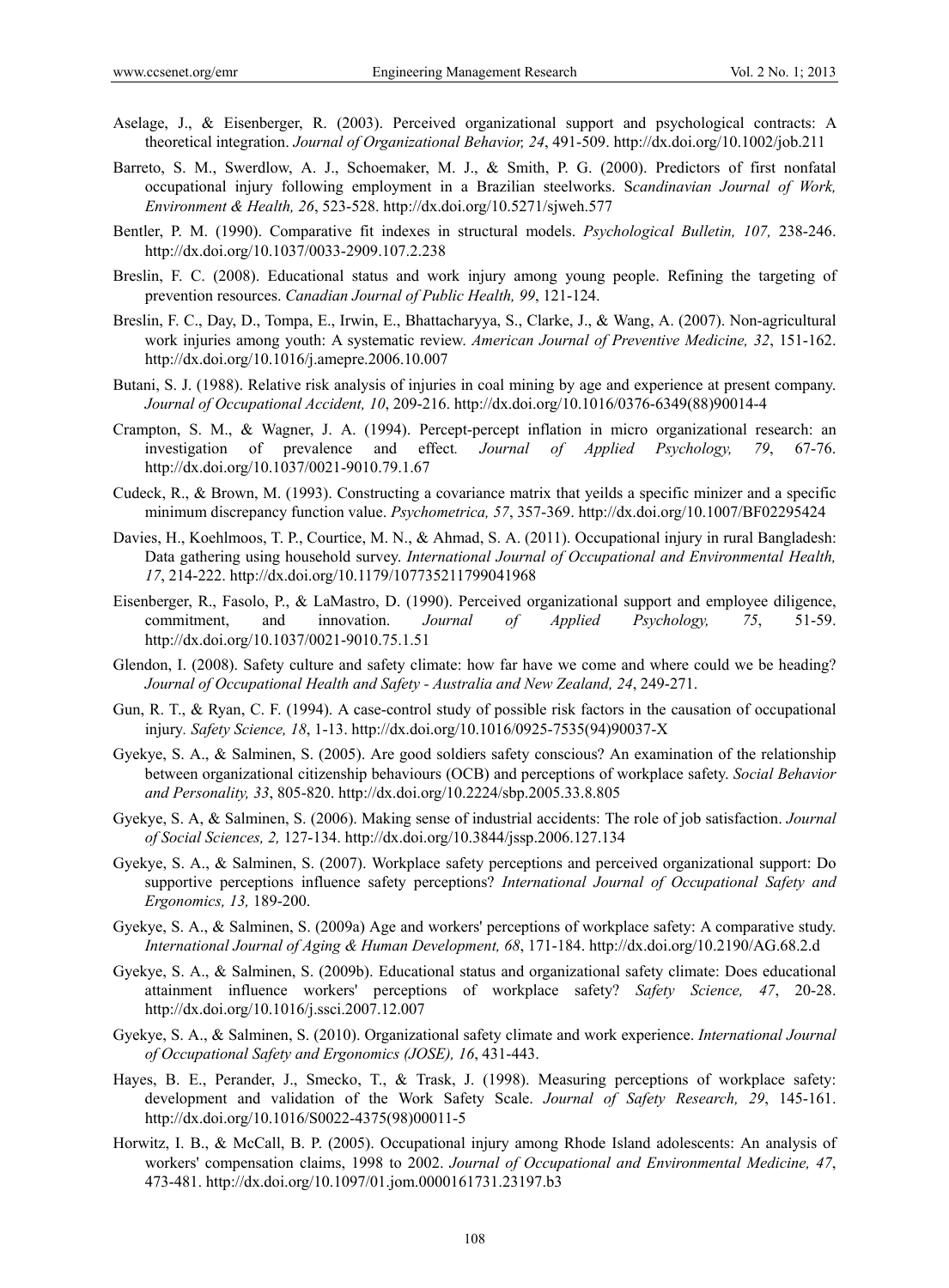- Landis, R., Beal, D., & Tesluk, P. (2000). A comparison of approaches to forming composite measures in structural equation models. *Organisational Research Methods, 3*, 186-207. http://dx.doi.org/10.1177/109442810032003
- Larsson, T. (1988). Risk and the inexperienced worker: attitudes of a social anthropologist. *Journal of Occupational Health and Safety - Australia and New Zealand, 4*, 35-40.
- Locke, E. (1976). The nature and causes of job satisfaction*.* In M. D. Dunnette (Ed.), *Handbook of Industrial and Organisational Psychology*. Chicago: Rand McNally.
- Messing, K., Courville, J., Boucher, M., Dumais, L., & Seifert, A. M. (1994). Can safety risks of blue-collar jobs be compared by gender? *Safety Science, 18*, 95-112. http://dx.doi.org/10.1016/0925-7535(94)90019-1
- Michael, J. H., Evans, D. D., Jasen, K. L., & Haight, J. M. (2005). Management commitment to safety as organizational support: Relationship with non-safety outcomes in the wood manufacturing employees. *Journal of Safety Research, 36*, 171-179. http://dx.doi.org/10.1016/j.jsr.2005.03.002
- Neal, S., Griffin, M. A., & Hart, P. M. (2000). The impact of organizational climate on safety climate and individual behavior. *Safety Science, 34*, 99-109. http://dx.doi.org/10.1016/S0925-7535(00)00008-4
- Organ, D. W. (1988). *Organizational Citizenship Behaviour: The Good Soldier Syndrome.* Lexington, MA: Lexington Books.
- Porter, L., & Lawler, E. (1968). *Managerial Attitudes and Performance.* Homewood, IL: Irwin-Dorsey.
- Probst, T. M., & Brubaker, T. L. (2001). The effects of job insecurity on employee safety outcomes: Cross-sectional and longitudinal explorations. *Journal of Occupational Health Psychology, 6*, 139-159. http://dx.doi.org/10.1037/1076-8998.6.2.139
- Rauscher, K. J., & Myers, D. J. (2008). Socioeconomic disparities in the prevalence of work-related injuries among adolescents in the United States. *Journal of Adolescent Health, 42*, 50-57. http://dx.doi.org/10.1016/j.jadohealth.2007.08.003
- Rhoades, L., & Eisenberger, R. (2002). Perceived organizational support: A review of the literature. *Journal of Applied Psychology, 87*, 698-714. http://dx.doi.org/10.1037/0021-9010.87.4.698
- Roelofs, J., Verbraak, M., & Keijsers, G. P. (2005). Psychometric properties of a Dutch version of the Maslach Burnout Inventory General Survey (MBI - DV) in individuals with and without clinical burnout. *Stress Health, 21*, 17-25. http://dx.doi.org/10.1002/smi.1032
- Salminen, S. (2004). Have young workers more injuries than older ones? An international literature review. *Journal of Safety Research, 35*, 513-521. http://dx.doi.org/10.1016/j.jsr.2004.08.005
- Salminen, S., Saari, J., Saarela, K. L., & Räsänen, T. (1992). Risk factors for women in serious occupational accidents*. Journal of Occupational Health and Safety - Australia and New Zealand, 8*, 341-347.
- Somech, A., & Drach-Zahavy, A. (2004). Exploring organizational citizenship behavior from an organizational perspective: The relationship between organizational learning and organizational citizenship behavior. *Journal of Occupational and Organizational Psycholology, 77*, 281-98. http://dx.doi.org/10.1348/0963179041752709
- Stojadinovic, S., Svrkota, I., Petrovic, D., Denic, M., Pantovic, R., & Milic, V. (2011). Mining injuries in Serbian underground coal mines - A 10-year study. *Injury, International Journal of Care Injured.* doi: 10.1016/injury.2011.08.018.
- Tagiuri, R., & Litwin, G. H. (1986). *Organizational climate: Explorations of a concept*. Boston: Harvard University Press.
- Taiwo, O. A., Cantley, L. F., Slade, M. D., Pollack, K. M., Vegso, S., Fiellin, M. G., & Cullen, M. R. (2009). Sex differences in injury patterns among workers in heavy manufacturing. *American Journal of Epidemiology, 169*, 161-166. http://dx.doi.org/10.1093/aje/kwn304
- Toscano, G. A., Windau, J. A., & Knestaut, A. (1998). Work injuries and illnesses occurring to women. *Compensation and Working Conditions, 3,* 16-23.
- Ullman, J. B. (2001). Structural equation modelling. In B. G. Tabachnisk & L. S. Fidel (Eds.), *Using multivariate statistics* (4th ed.) (pp. 653-771). Needham Heights, MA: Allyn & Bacon..
- Van Dyne, L., Graham, J., & Dienesch, R. (1994). Organizational citizenship behaviour: construct redefinition, measurement, and validation. *Academy of Management Journal, 37*, 765-802.